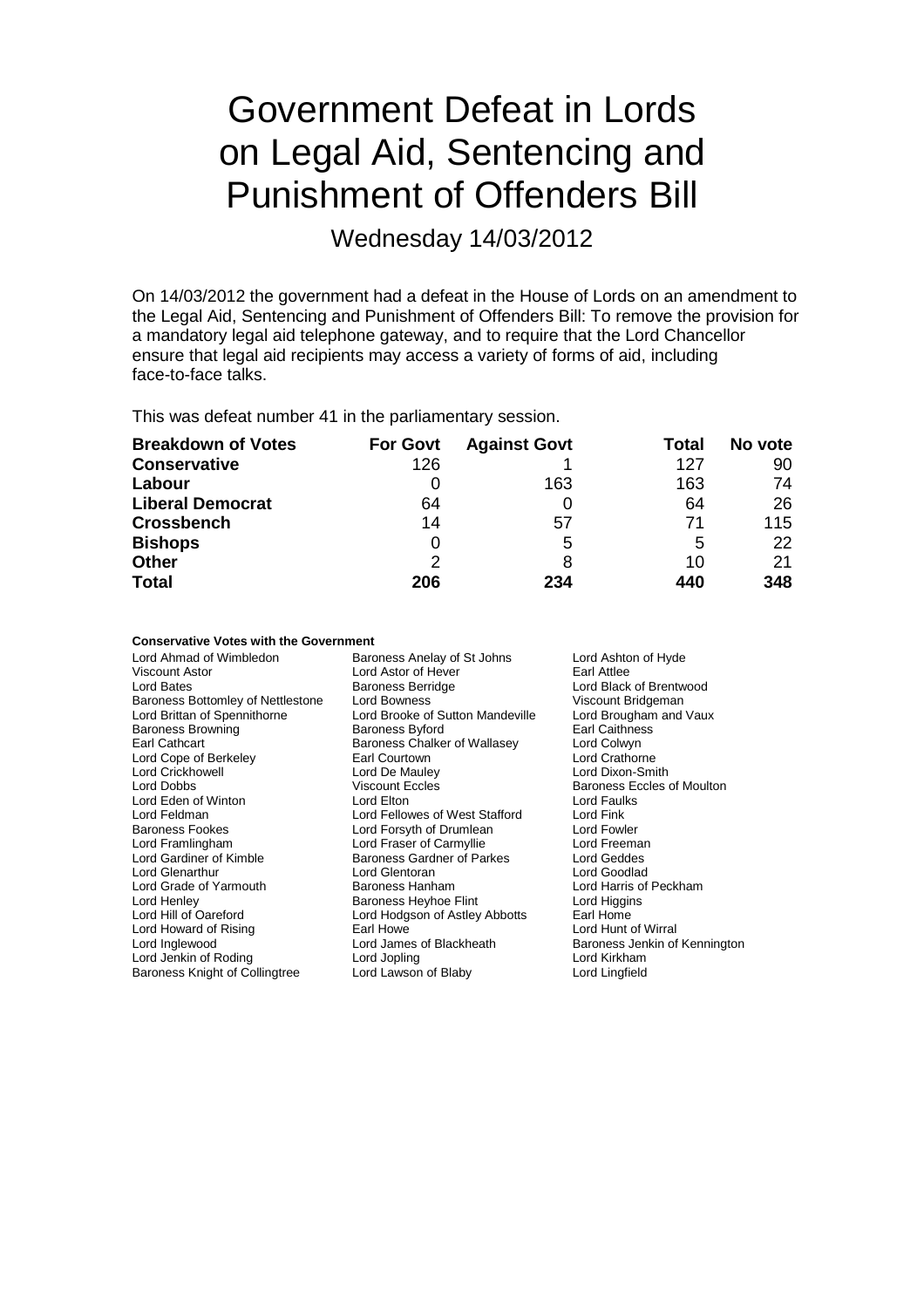- Earl Liverpool **Earl Liverpool** Marquess of Lothian **Lord Luke**<br>
Lord Lyell Lord MacGregor of Pulham Market Lord Mackay of Clashfern Lord Magan of Castletown Lord Mancroft<br>
Lord Marland Cost Lord Marlesford Lord McColl of Dulwich Duke of Montrose Baroness Morris of Baroness Morris of Baroness Morris of Bolton Baroness Morris of Baroness Morris of Baroness Morris of Baroness Morris of Baroness New Baroness New Baroness Network Lord Naseby **Baroness Neville-Jones**<br>
Lord Northbrook **Baroness O'Cathain** Lord Northbrook **Baroness O'Cathain** Baroness Oppenheim-Barnes<br>
Lord Palumbo<br>
Baroness Perry of Southwark Lord Popat Lord Renton of Mount Harry Lord Ribeiro<br>
Lord Roberts of Conwy Lord Ryder of Wensum Lord Rassoon Lord Roberts of Conwy Lord Ryder of Wensum Lord Sassoon Baroness Shackleton of Belgravia Baroness Sharples **Lord Shaw of Northstead Corporation**<br>Lord Sheikh Lord Share Lord Skelmersdale Lord Shicer Lord Sheikh **Lord Skelmersdale**<br>Baroness Stedman-Scott **Lord Stewartby** Baroness Stedman-Scott Lord Stewartby Baroness Stowell of Beeston<br>
Lord Strathclyde Lord Stewarth Lord Swinfen<br>
Lord Taylor of Holbeach Lord Strathclyde Lord Swinfen Lord Taylor of Holbeach Lord Trefgarne Viscount Trenchard Lord Trimble Lord True **Baroness Trumpington** Baroness Verman Baroness Verman Baroness Verman Baroness Verman Baroness Verman<br>Representative and Marchan Baroness Trumpington Baroness Verman Baroness Verman Baroness Verman Baroness Verm Lord Vinson **Lord Wade of Chorlton Lord Wade of Chorlton**<br> **Lord Wei** Baroness Wilcox
	- Lord MacGregor of Pulham Market Lord Mackay<br>Lord Mancroft **Lord Macket** Lord Marlesford **Lord Mayhew of Twysden**<br>
	Duke of Montrose **Lord Mayhew of Twysden** Baroness Perry of Southwark Lord Popat<br>Lord Ribeiro Lord Risby Lord Selkirk of Douglas<br>
	Baroness Sharples<br>
	Lord Shaw of Northstead<br>
	Lord Shaw of Northstead

# Viscount Younger of Leckie

### **Conservative Votes against the Government**

Lord Newton of Braintree

**-**

#### **Labour Votes with the Government**

# **Labour Votes against the Government**

Baroness Andrews **Baroness Andrews** Baroness Armstrong of Hill Top Baroness Bakewell Lord Carter of Coles<br>
Lord Collins of Highbury<br>
Baroness Corston Lord Elder Lord Evans of Temple Guiting<br>
Lord Evans of Parkside Lord Falconer of Thoroton Lord Howarth of Newport Baroness Howells of St Davids<br>
Lord Hoyle Cord Hughes of Woodside Baroness Jones of Whitchurch Lord Judd<br>
Lord King of West Bromwich Baroness Kingsmill

Baroness Adams of Craigielea Lord Ahmed Lord Anderson of Swansea Baroness Bakewell **Romannia Lord Barnett** Cord Baroness Lord Bassam of Brighton<br>Lord Berkeley **Lord Bassam Cord Baroness Brighton** Baroness Billingham Lord Berkeley **Lord Bhattacharyya** Baroness Billingham<br>
Lord Bilston **Baroness Blackstone** Baroness Blackstone Baroness Blood Lord Bilston **Baroness Blackstone** Baroness Blackstone Baroness Blackstone Baroness Blackstone Baroness Blackstone<br>
Barones Blackstone Baroness Blackstone Baroness Blackstone Baroness Blackstone Bradley Lord Borrie **Lord Bragg** Lord Bradley **Lord Bragg** Lord Bragg<br>
Lord Brennan **Lord Brooke** of Alverthorpe Lord Brookman Lord Brooke of Alverthorpe Lord Brookman<br>Lord Browne Lord Campbell-Savours Lord Brooks of Tremorfa Lord Browne Lord Browne Lord Campbell-Savours Lord Campbell-Savours Lord Clinton-Davis Baroness Corston **Collins Collins Collins Collins Collins** Lord Cunningham of Felling<br>
Lord Davies of Stamford Lord Davies of Oldham Lord Davidson of Glen Clova Lord Davies of Stamford Lord Davies of Oldh<br>
Lord Davies of Coity Baroness Dean of Thornton-le-Fylde Baroness Donaghy Baroness Dean of Thornton-le-Fylde Baroness I<br>Baroness Drake Lord Dubs Lord Donoughue Baroness Drake Lord Dubs Lord Evans of Parkside **Lord Falconer of Thoroton** Baroness Farrington of Ribbleton<br>
Lord Faulkner of Worcester Lord Foster of Bishop Auckland Lord Foulkes of Cumnock Lord Faulkner of Worcester Lord Foster of Bishop Auckland Lord Foulkes<br>
Baroness Gale Cumnock Cubson of Market Rasen Lord Giddens Baroness Gale Baroness Gibson of Market Rasen Lord Giddens<br>
Baroness Golding Baroness Gould of Potternewton Lord Graham of Edmonton Baroness Golding Baroness Gould of Potternewton<br>
Lord Grantchester
Lord Grenfell Lord Grantchester Lord Grenfell Lord Griffiths of Burry Port Lord Grocott Viscount Hanworth Lord Harris of Haringey Lord Harrison **Lord Hart of Chilton** Lord Haskel<br>Lord Haworth **Communist Communist Communist Communist Communist Communist Communist Communist Communist Communis** Baroness Hayter of Kentish Town Baroness Healy of Primrose<br>Lord Hollick Baroness Hollis of Heigham Baroness Hilton of Eggardon Lord Hollick (Baroness Hollis of Heigham Baroness Hollis of Heigham Baroness Howells of St Davids (Baroness Howeie of Troon Lord Hoyle **Lord Hughes of Woodside** Baroness Hughes of Stretford<br>
Lord Irvine of Lairq **Constant Lord Janner of Braunstone** Lord Jones Lord Janner of Braunstone Lord Jones **Lord Jones**<br>
Lord Judd<br>
Lord Kennedy of Southwark Lord King of West Bromwich Baroness Kingsmill Baroness Kinnock of Holyhead<br>Lord Kinnock Bromwich Barones Kinkhill Baroness Kinnock of Weymouth Lord Kinnock Lord Kirkhill Lord Knight of Weymouth Lord Layard Lord Lea of Crondall Baroness Liddell of Coatdyke Baroness Lister of Burtersett Lord Lympne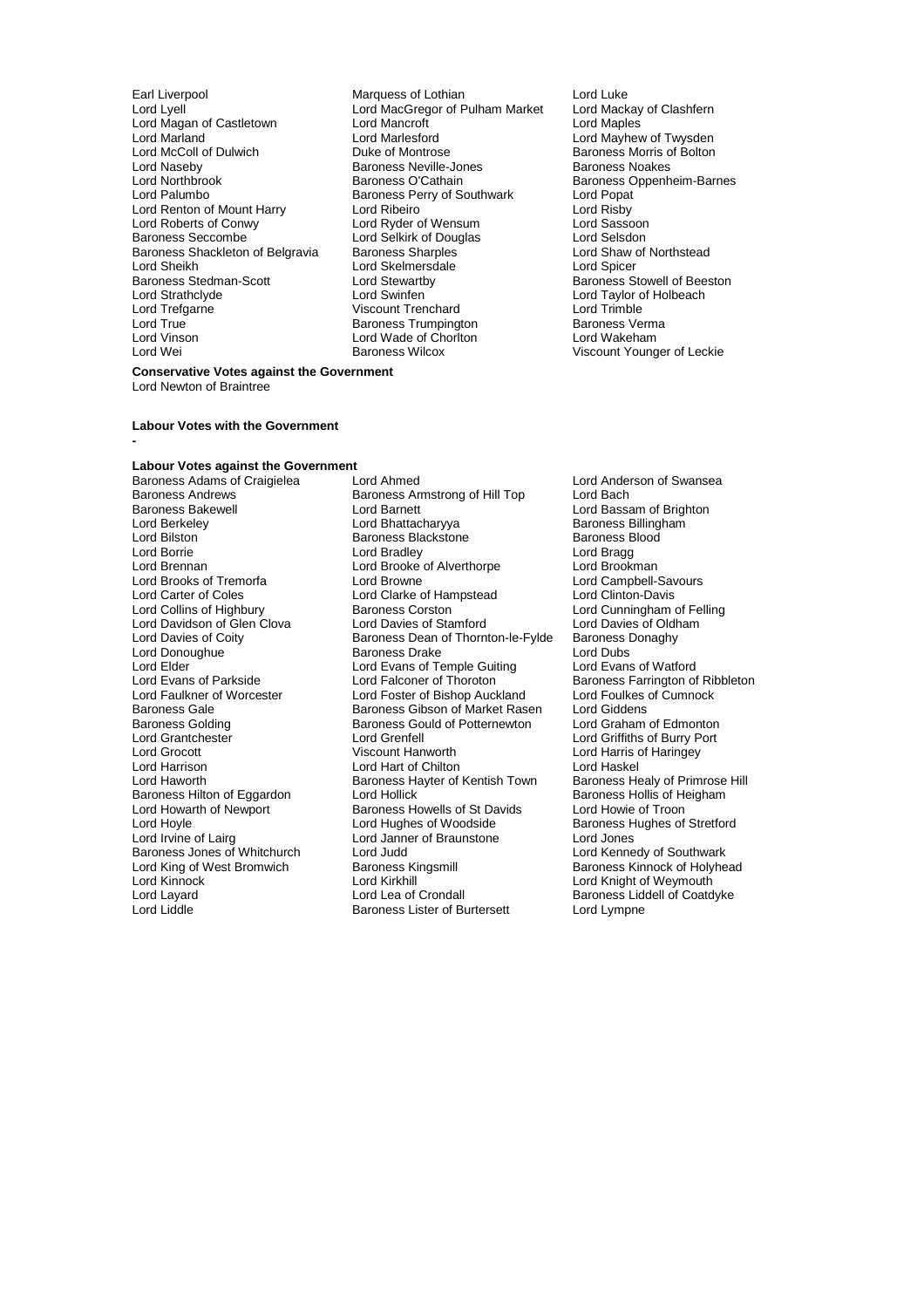- Lord McFall of Alcluith Baroness McIntosh of Hudnall Lord McKenzie of Luton Lord O'Neill of Clackmannan Lord Patel of Bradford<br>
Lord Pendry Clackmannan Baroness Pitkeathley Lord Ponsonby of Shulbrede Lord Prescott<br>
Lord Puttnam Lord Radice Baroness Royall of Blaisdon Lord Sawyer<br>
Lord Sewel Cord Sheldon Baroness Warwick of Undercliffe Lord West of Spithead<br>Baroness Whitaker **Baroness** Lord Williams of Elvel Lord Young of Norwood Green
- Lord Macdonald of Tradeston Lord Mackenzie of Framwellgate Lord MacKenzie of Culkein<br>
Lord Mandelson Culkein<br>
Lord Maxton Baroness Massey of Darwen **Baroness Massey of Darwen Baroness McDonach**<br>Lord McConnell of Glenscorrodale Baroness McDonagh Lord McConnell of Glenscorrodale Baroness McDonagh<br>Baroness McIntosh of Hudnall Lord McKenzie of Luton Lord Mitchell **Lord Monks** Lord Monks **Baroness Morgan of Huyton**<br>
Lord Morgan **Lord Morgan Lord Morgan Corporation**<br>
Lord Morgan **Corporation** Lord Morris of Manchester **Lord Morris of Aberavon** Lord Morris of Manchester Lord Morris of<br>
Lord Morris of Handsworth Baroness Nye Baroness Morris of Yardley **Lord Morris of Handsworth** Baroness Nye<br>
Lord O'Neill of Clackmannan Lord Patel of Bradford Lord Patel of Blackburn Baroness Pitkeathley<br>
Lord Prescott<br>
Baroness Prosser Lord Puttnam Lord Radice Englished Baroness Ramsay of Cartvale<br>
Lord Rea Lord Reid of Cardowan Baroness Rendell of Baberah Lord Rea Lord Reid of Cardowan Baroness Rendell of Babergh<br>
Lord Richard Cord Rosser Lord Rosser Lord Rowlands Lord Rosser **Lord Rowlands**<br>
Lord Sawver **Lord Rowland Research Ross**<br>
Baroness Scotland of Asthal Lord Sewel Lord Sheldon Baroness Sherlock Viscount Simon **Baroness Smith of Basildon** Exercise Cord Snape<br>
Lord Soley **Baroness Smith of Basildon** Balmacara Lord Stone of Blackheath Lord Stevenson of Balmacara Lord Stone of Blackheath<br>
Baroness Taylor of Bolton Lord Taylor of Blackburn Baroness Symons of Vernham Baroness Taylor of Bolton Lord Taylor control and Taylor of Bolton Lord Taylor of Bolton Lord Taylor of Bolton Lord Taylor of Bolton Lord Taylor of Bolton Lord Taylor of Bolton Lord Taylor of Tay Lord Temple-Morris **Communist Communist Communist Communist Communist Communist Communist Communist Communist Communist Communist Communist Communist Communist Communist Communist Communist Communist Communist Communist Co** Lord Triesman **Lord Tunnicliffe** Lord Tunnicliffe Lord Tunner<br>Baroness Turner of Camden Baroness Wall of New Barnet Lord Warner Baroness Wall of New Barnet Lord Warner Lord West of Spithead Baroness Wheeler

# **Liberal Democrat Votes with the Government**

- Baroness Bonham-Carter of Lord Bradshaw<br>
Lord Burnett Lord Chidgey Lord Dykes Baroness Falkner of Margravine Baroness Garden of Frognal Baroness Jolly **Communist Communist Communist Communist Communist Communist Communist Communist Communist Communist Communist Communist Communist Communist Communist Communist Communist Communist Communist Communist Commun** Baroness Sharp of Guildford Lord Shipley<br>
Lord Smith of Clifton Lord Steel of Aikwood Lord Storey **Lord Strasburger Lord Strasburger**<br>
Lord Teverson **Lord Thomas of Gresford** Baroness Thomas of Winchester Lord Willis of Knaresborough
- Lord Addington Lord Alderdice Lord Allan of Hallam Exames Barker Baroness Benjamin<br>
Lord Bradshaw Baroness Brinton Lord Burnett Lord Chidgey Lord Clement-Jones Lord Cotter **Lord Dholakia**<br>
Lord Dykes **Lord Dividend Baroness Falkner of Margravine** Baroness Garden of Frognal Lord German Earl Glasgow Lord Goodhart Baroness Hamwee Lord Hussain Baroness Hussein-Ece Lord Lee of Trafford Lord Lester of Herne Hill Baroness Linklater of Butterstone<br>
Lord Maclennan of Rogart Baroness Maddock Lord Loomba<br>
Lord Mac and Kellie **Lord Macket Lord Macket Conducts**<br>
Lord Macket Conducts of Henley-on-Thames Lord McNally Lord Marks of Henley-on-Thames Lord McNally<br>Lord Newby Baroness Northover Baroness Miller of Chilthorne Domer Lord Newby Baroness Northous Baroness Northous Baroness Northous Baroness No<br>
Lord Palmer of Childs Hill Baroness Randerson Lord Razzall Lord Palmer of Childs Hill **Baroness Randerson** Lord Razzall<br>Lord Rennard **Childs Hill Baroness Scott of Needham Market** Lord Sharkey Baroness Scott of Needham Market Lord Sharkey<br>Lord Shipley Lord Shutt of Greetland Lord Smith of Clifton Lord Steel of Aikwood Lord Stoneham of Droxford Lord Thomas of Gresford Baroness Thomas of Walliswood<br>
Lord Tope Baroness Thomas of Walliswood Lord Wallace of Saltaire **Lord Wallace of Tankerness** Baroness Walmsley

Lord Woolmer of Leeds

## **Liberal Democrat Votes against the Government**

# **Crossbench Votes with the Government**<br>Lord Armstrong of Ilminster Lord Broers

Lord Armstrong of Ilminster **Lord Broers** Lord Broers **Lord Broers** Lord Butler of Brockwell<br>
Lord Chorley **Lord Broer** Lord Dannatt Lord Dear Lord Chorley **Lord Dannatt** Lord Dannatt Lord Dear<br>
Lord Lord Jones of Birmingham Lord Levene of Portsoken

**-**

Lord Jones of Birmingham